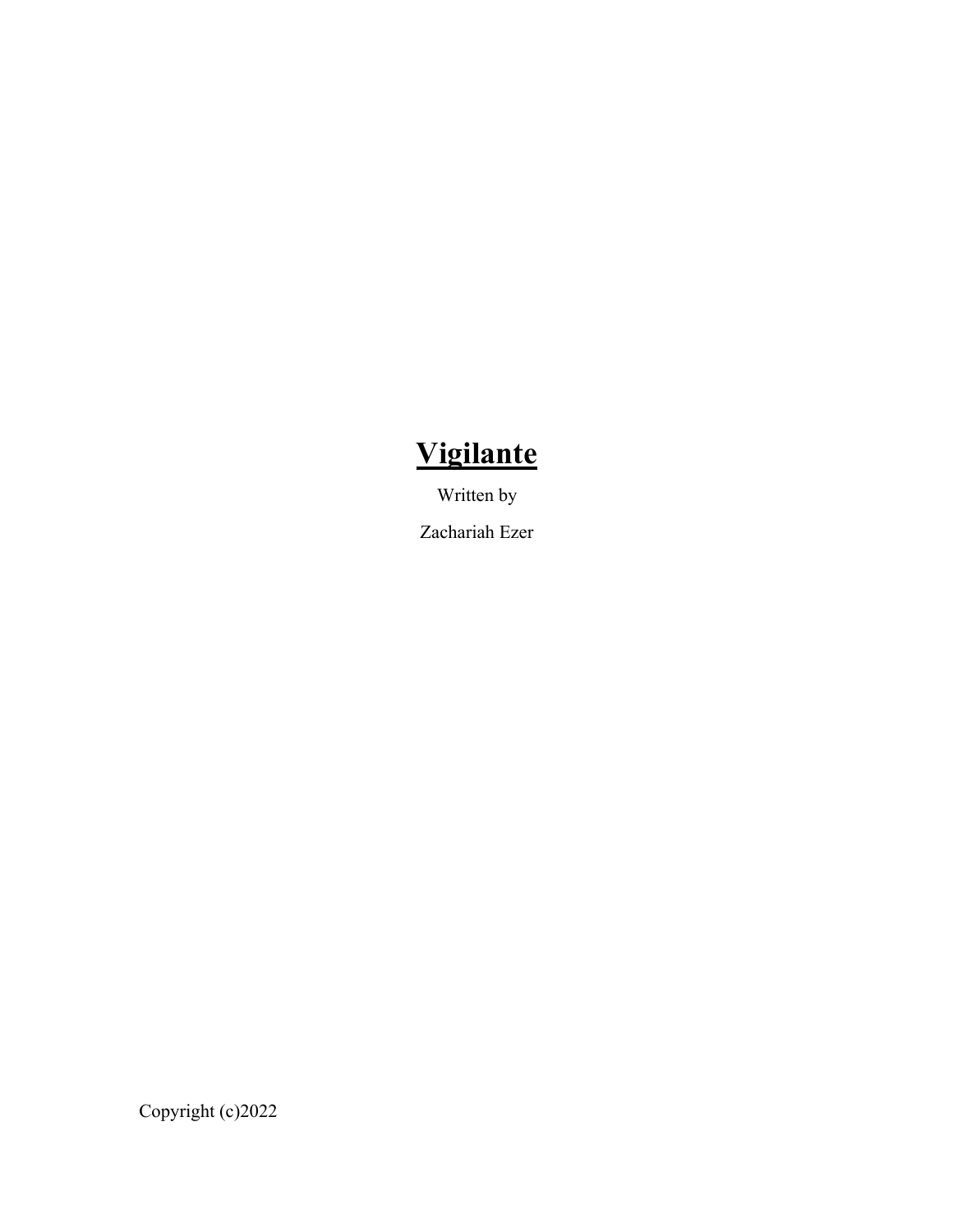## **CHARACTER**

Phoenix Jones (aka Benjamin Fodor)- Black Man, Late Thirties

*voice recordings of Tucker Carlson and two policemen are also employed*

**SETTING** Place: Seattle Parole Board hearing Time: circa 2025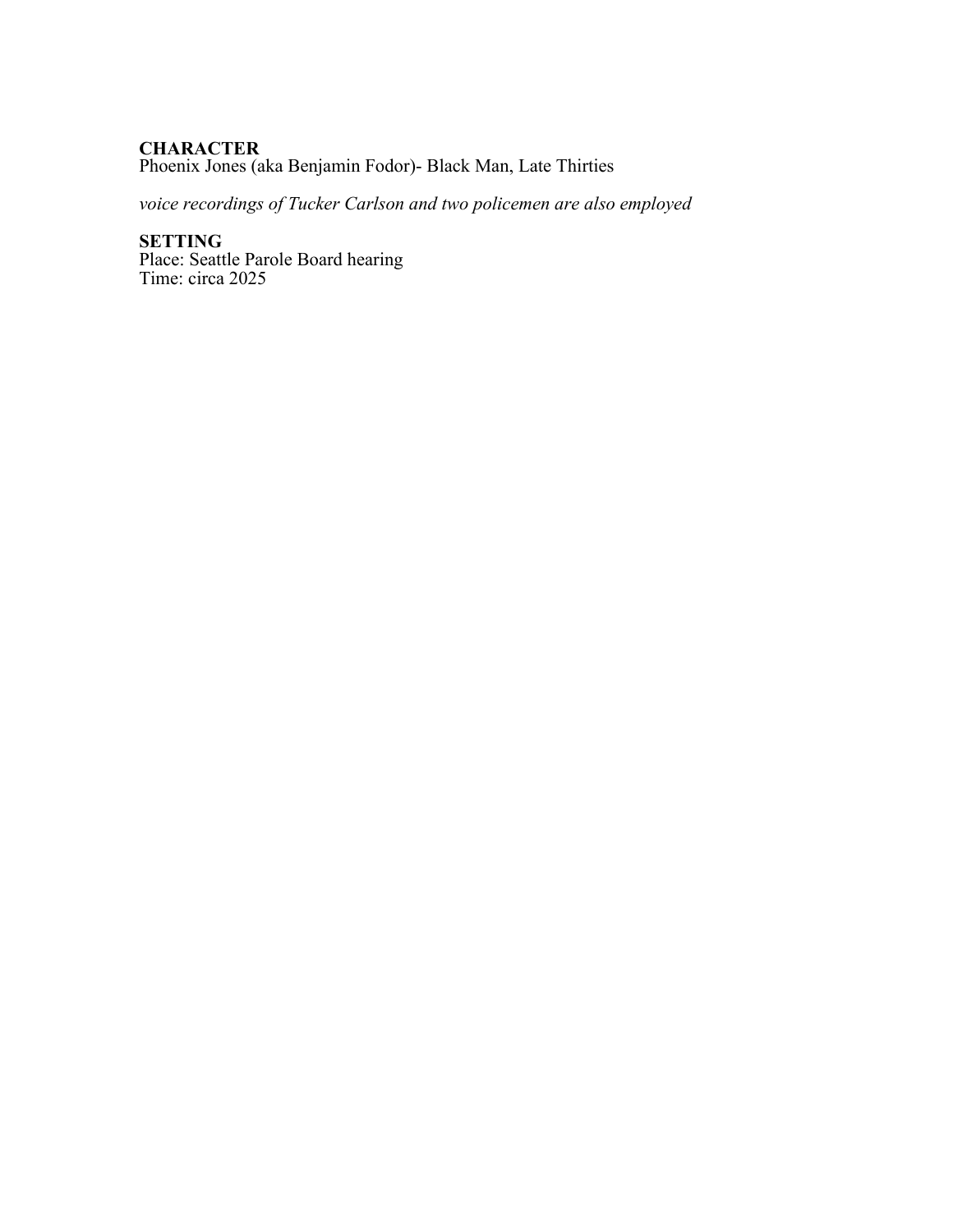At rise, a bare stage with a single spotlit chair. PHOENIX JONES, a Black Man in his late thirties wearing an orange prison jumpsuit, enters and takes the seat. Video of him plays on the back wall. He looks out into the audience for a moment.

#### PHOENIX JONES

...Because I'm Black. That's why I'm in here. I guess you probably hear that one a lot, huh? I know I should probably take this more seriously, but it doesn't matter. My life ended the minute the arrest hit the blotter. It was all over the news. Can't go back to the daycare. UFC won't take a felon as a fighter. And there's no way anyone on the streets is gonna trust me again. Really, I'm not sure why the hell I'm in here. Because crime doesn't pay? Well, neither does fighting it. I can tell you that with certainty. Sure, there's some brand deals: Kevlar vests, pepper spray, the comic book. That thing ended up being more trouble than it was worth.

#### Phoenix stands.

You know, I only started doing this because the police wouldn't show up. Oh, do you mind? I think better on my feet. Anyway, have you tried getting a squad car to come to Capitol Hill? Good luck. A few years back, some guys broke into my car. I was with my son. You think I was running in then? God no. I called the cops as I watched them do it. No one even showed up to take a statement. Nothing.

That's why gangs form*.*

There's nobody to protect the innocent, so they make themselves guilty.

We were never one of those. Seattle's lucky.

We could have been drug dealers. Well, we could have started out as drug dealers.

We just wanted to run around in spandex.

I mean, I've always been in good shape. My brother and I were on the MMA circuit.

Just the local. Part-time. Strictly nights and weekends.

And I took care of people for a living.

It seemed almost natural to put the two things together.

The first mask I got was because someone tried to mug me. I kicked his ass and took it. How's that for an origin story?

My wife, well, my ex-wife, always thought it was fate.

"No one's coming to save us. We gotta figure out how to save ourselves."

You know we were the only team to actually make citizen's arrests?

I got over two hundred, by myself, and you can confirm that with Seattle PD.

But would even one of them give me a character witness? Fuck no.

I know for a fact that I saved some of you here on May Day 2013.

You know, from those anarchists. But god forbid I make one mistake.

Honestly, I do wanna get out of here.

If for no other reason than I can't hear another one of these assholes say, "I'm not locked in here with you, you're locked in here with me."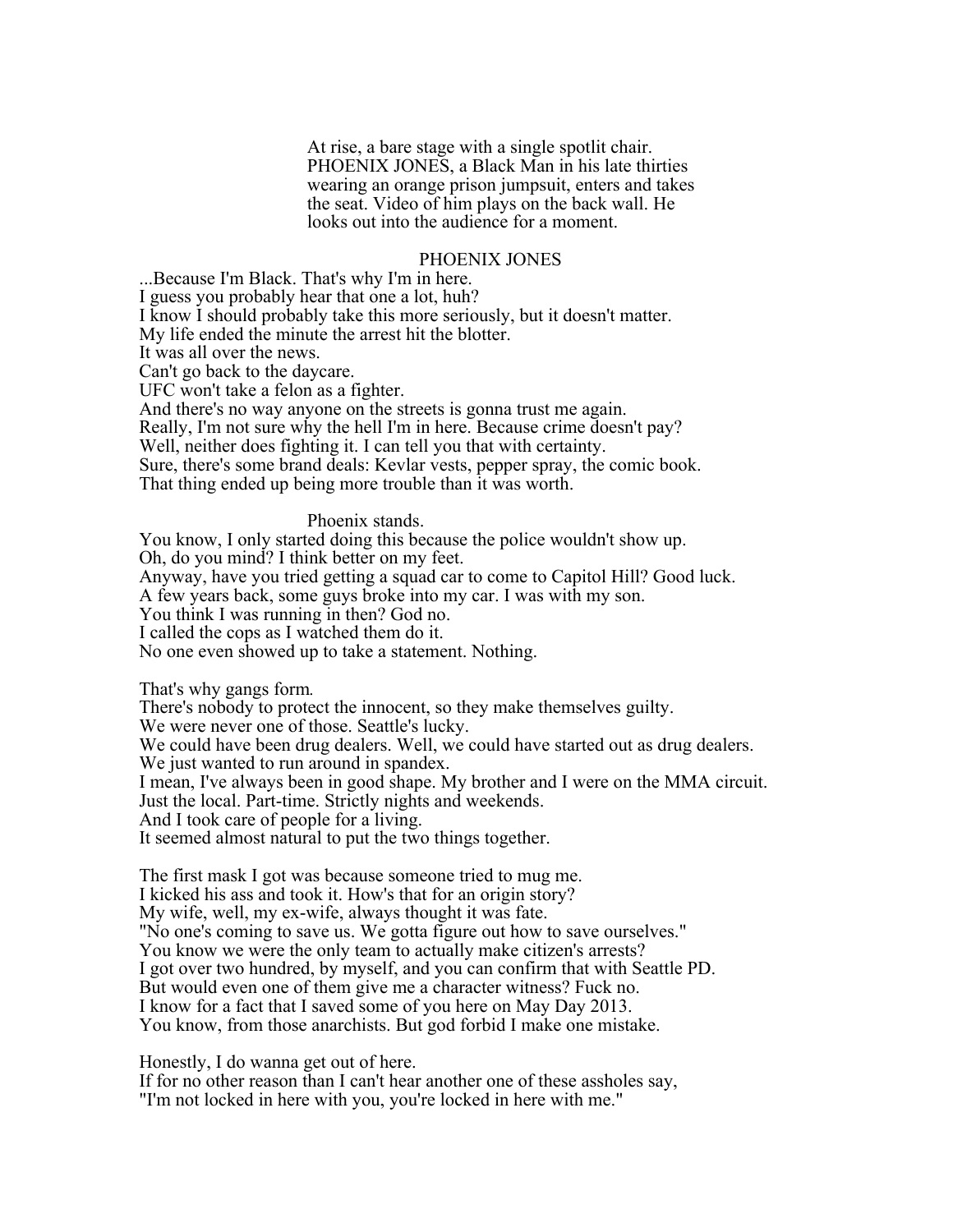Every day, over and over again.

One of them is gonna finish that scene, eventually, and try to get me with some fry oil. You watch.

Nah, these guys are mostly cool.

That's the weird part, right? Most of them are pretty cool.

You know America's first real-life superhero was actually a millionaire inventor? His name was Captain Sticky.

He invented corrugated fiberglass then started fighting elder abuse and crooked mechanics. Maybe he was onto something.

At least he knew how to run a business.

Mine cost me my family and my best friend.

But have you ever tried to keep nine nut-jobs in colorful costumes happy at the same time? It's impossible.

Caballero was a good guy.

He just got spooked when the police started arresting us for helping them.

Video of a Seattle PD officer plays on the back wall.

### POLICEMAN ON VIDEO

We don't want citizens taking the law into their own hands.

Phoenix laughs scornfully.

#### PHOENIX JONES

There's this old joke. You know why Batman's mask doesn't cover the bottom of his face? Because he wanted the police to know he was white.

I shouldn't have unmasked. That was the beginning of the end.

But I didn't have a choice. Phoenix Jones can't get arrested on trumped-up assault charges. Only Benjamin Fodor has that superpower.

After the first time, the team was pretty shaken.

We got lawyers. We stopped doing so much direct action. We got insurance.

In other words, more money going out, and no more flashy take-down videos to bring it in. What was I supposed to do?

I didn't get in this business to start a PPO.

I made mistakes, but I didn't steal from anyone.

At least not on purpose.

At least not at first.

I don't know what people wanted from me.

I'm just a really strong guy in a Kevlar costume.

I'm not faster than a speeding bullet.

I froze once, okay. I admit it, I froze.

It's not like the cops haven't done worse.

I didn't kill anybody.

I just couldn't stop everybody from being killed either.

Phoenix sits. His jumpsuit starts to slide off his body, revealing his black and gold superhero costume.

So maybe shit was hard after that.

Maybe the Pioneer Square shooting was the straw that broke my back. Maybe I needed something to cope.